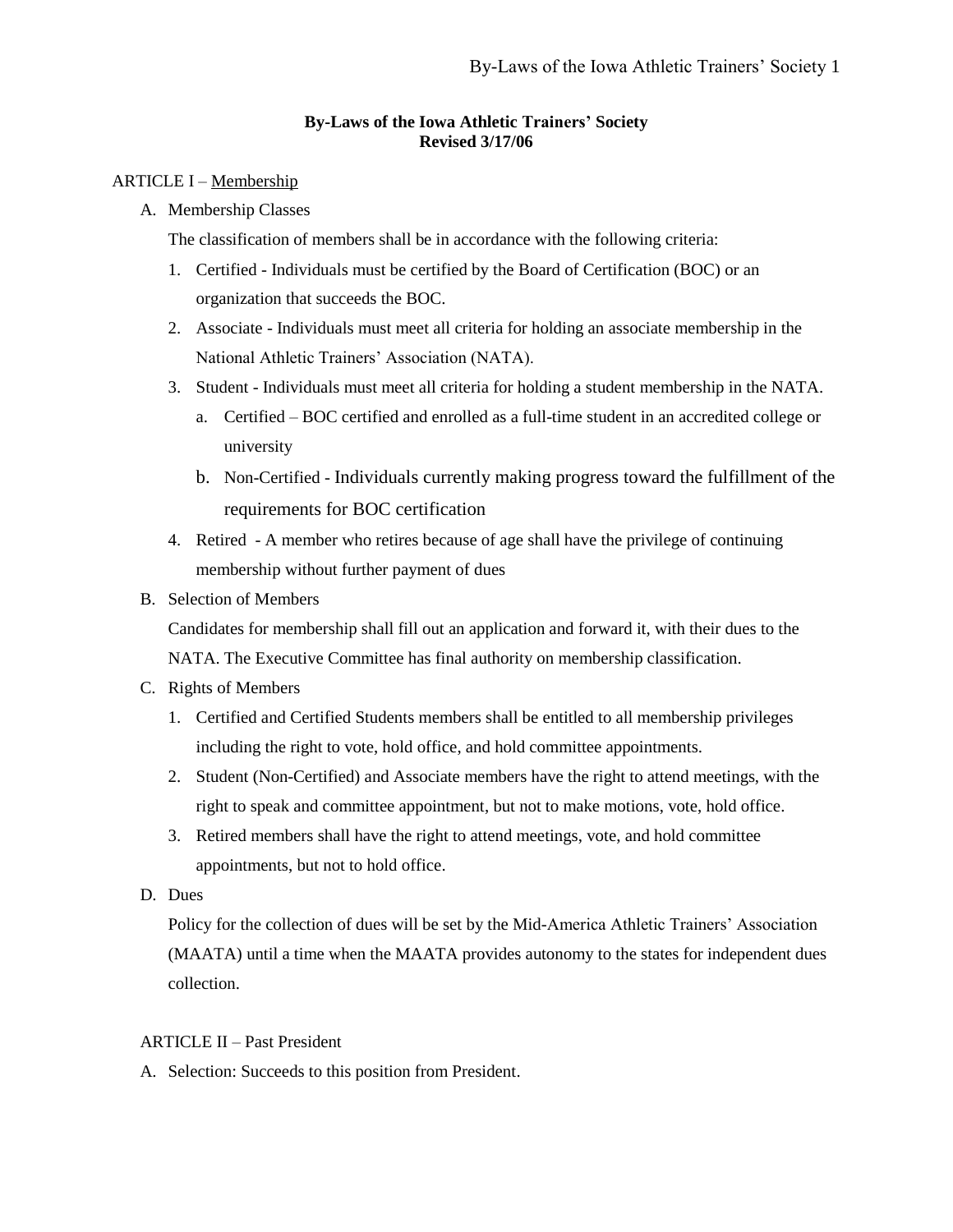- B. Term of Office: Two (2) years, or appointed by the President according to Article VII of By-Laws.
- C. Functions and Responsibilities:
	- 1. Serve as a member of the Executive Committee.
	- 2. Serve as elections officer.
	- 3. Identify and promote current and former IATS members for awards at the state, district, and national level.

# ARTICLE III – President

- A. Selection: Elevated to this position from President-Elect.
- B. Term of Office: Two (2) years until he/she succeeds to the office of Past-President or until a successor is elected. May not be elected to consecutive terms. Once succeeded as President then serves two (2) years as Past-President or until succeeded.
- C. Functions and Responsibilities:
	- 1. Serves as official spokesperson for the Executive Committee.
	- 2. Calls all meetings of the Executive Committee as deemed necessary and advisable.
	- 3. Presides over all meetings of the Executive Committee.
	- 4. Presides over all meetings of the IATS.
	- 5. Implements the mandates and policies of the IATS as determined by the Executive Committee, subject to the provisions of the Constitution and By-Laws.
	- 6. Keeps the Executive Committee informed about IATS affairs between Executive Committee meetings.
	- 7. Serves as ex-officio member of all IATS committees.
	- 8. Appoints, with majority agreement of the Executive Committee, all committee chairpersons.
	- 9. Appoints, with majority agreement of the Executive Committee, all representatives of the IATS to allied organizations.
	- 10. Transacts all business for and on behalf of the IATS, subject to the provisions of the Constitution and By-Laws.
	- 11. This is a non-paying position.

#### ARTICLE IV – President-Elect

A. Selection: Elected by a majority mail vote of the eligible voting membership.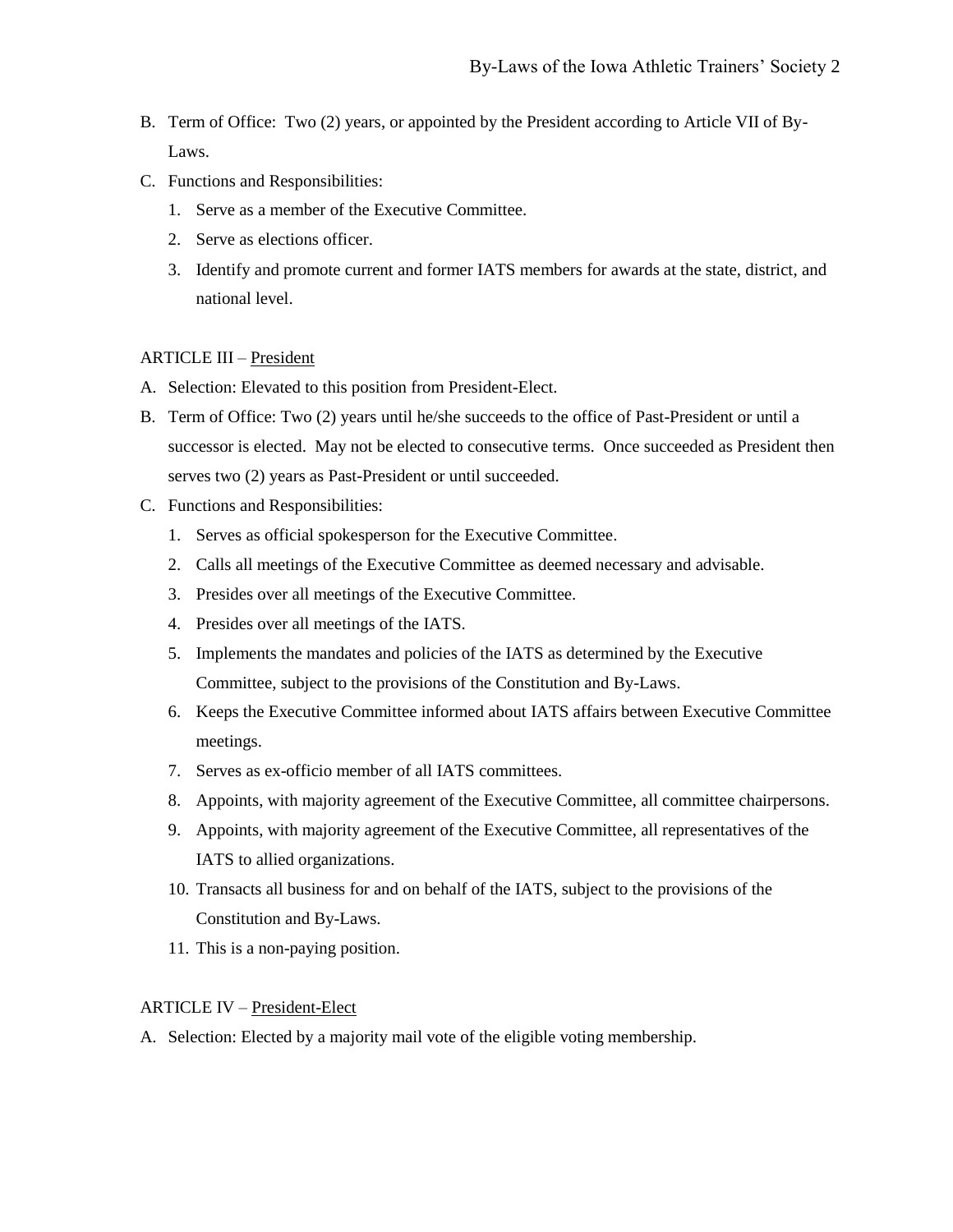- B. Term of Office: Elected for a two (2) year term until he/she succeeds to the office of President or until a successor is elected. Once succeeded as President-Elect then serve two (2) years as President, followed by two (2) years as Past-President.
- C. Functions and Responsibilities:
	- 1. Serves as President pro tempore in the absence of the President.
	- 2. Serves as a member of the Executive Committee.

# ARTICLE V – Secretary

- A. Selection: Elected by a majority mail vote of the eligible voting membership.
- B. Term of Office: Elected for a three (3) year term and may not serve more than two (2) consecutive terms.
- C. Functions and Responsibilities:
	- 1. Serves as a member of the Executive Committee.
	- 2. Serves as custodian of all records, books, papers, and documents belonging to the IATS.
	- 3. Records minutes of all Executive Committee meetings and distributes necessary information to the IATS membership. Records minutes of all IATS meetings and distributes them to the membership.
	- 4. Conducts the official correspondence of the society including such matters as notifying members of meetings, officers of their election, committee persons of their appointment, and transactions between the IATS and all other organizations.
	- 5. Maintains a current and accurate mailing list, using the employment address whenever possible, and keeps the official records of the IATS membership.
	- 6. Maintains a summary report of financial records from the Treasurer.
	- 7. Maintains a record of committee chairpersons, committee members, and members of the Executive Committee.
	- 8. Provides the President with a detailed order of business, including reports and announcements, prior to each Executive Committee and business meetings.
	- 9. Brings to each meeting a copy of the Constitution and By-Laws, voting membership roll, and a list of all standing and special committees.

# ARTICLE VI – Treasurer

- A. Selection: Elected by a majority mail vote of the eligible voting membership.
- B. Term of Office: Elected for a two (2) year term and may not serve more than two (2) consecutive terms.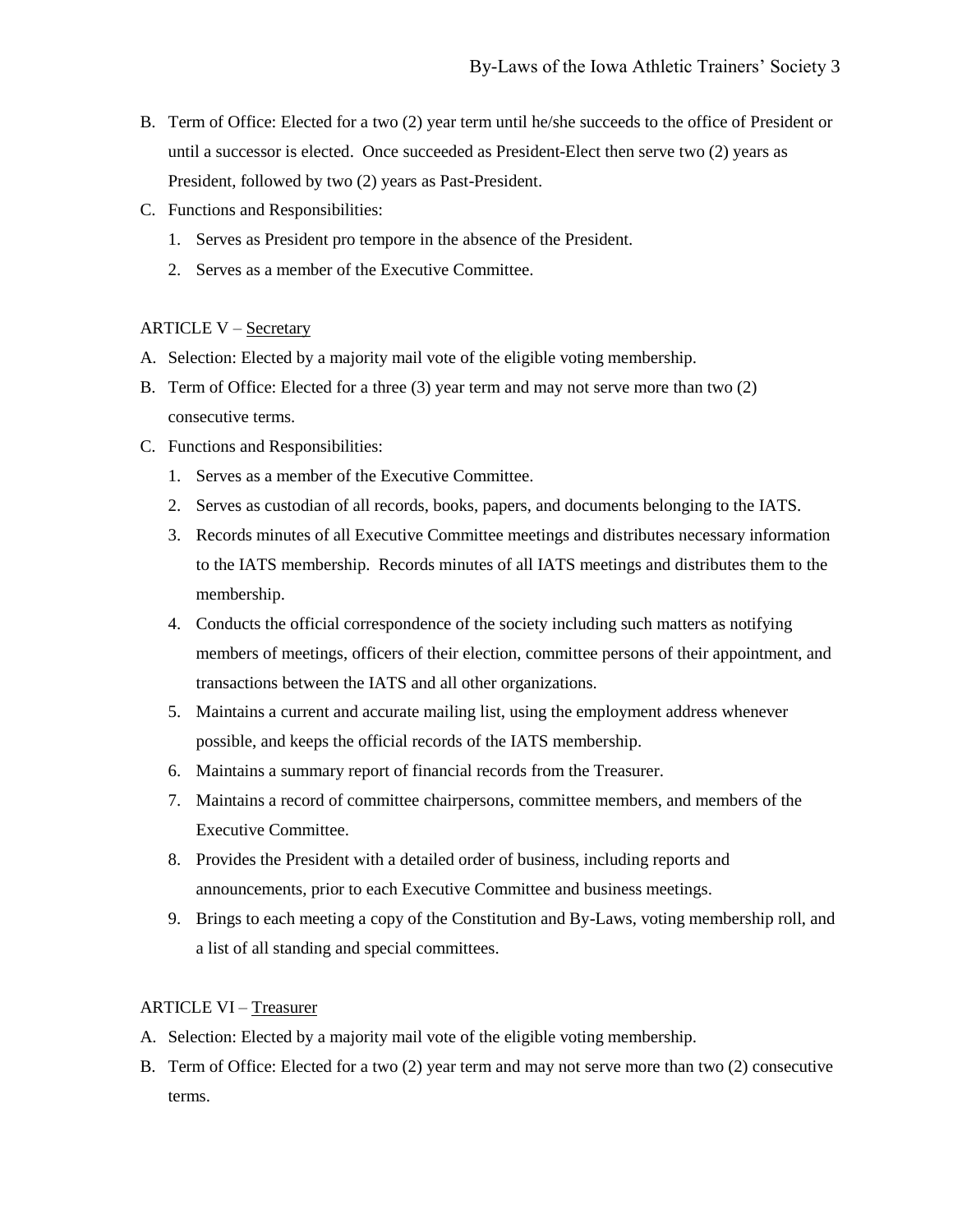- C. Functions and Responsibilities:
	- 1. Serves as a member of the Executive Committee.
	- 2. Possesses full power and complete responsibility to transact all financial business for, and on behalf of, the IATS as approved by the Executive Committee.
	- 3. Commits the IATS to no financial obligations in excess of its available financial resources.
	- 4. Serves as custodian of all financial records belonging to the IATS.
	- 5. Submits a financial report to the Executive Committee prior to all IATS meetings and upon request.
	- 6. Submits a financial report to the membership at all IATS Annual Meetings.
	- 7. Collects any special assessment/fees from the IATS membership. Dues shall be collected as set forth by MAATA/NATA policy until a time when the MAATA provides autonomy to the states for independent dues collection.
	- 8. Maintains a permanent and accurate record of all receipts and disbursements of the IATS.

# ARTICLE VII – Executive Committee

- A. Vacancies
	- 1. Vacancies created by death, resignation, removal, or disqualification of any officers, shall be filled through distribution of responsibilities within the remaining Executive Committee members until the next Annual business meeting or position has been filled by a mail vote.
		- a. If Past-President position is vacant, the office is appointed by the President (only Past-Presidents are eligible)
		- b. A vacancy of the office of President shall be filled for the unexpired term by the President-elect. At the conclusion of the vacated term, this individual will then begin the sequence of President and Past President terms in succession.
		- c. A vacancy in the offices of President-Elect, Secretary, or Treasurer shall be filled by a majority popular vote of the eligible voting membership at the next Annual Business meeting. The newly elected official would finish the vacated term and then would be eligible for election to that office at that time as if it was their first election to that office.
- B. Qualifications
	- 1. Certified and Student-Certified members in good standing in the NATA and IATS may be elected to positions on the Executive Committee.
- C. Duties
	- 2. The Executive Committee shall carry out the mandates and policies of the IATS as determined by the membership, subject to the provisions of the Constitution and By-Laws.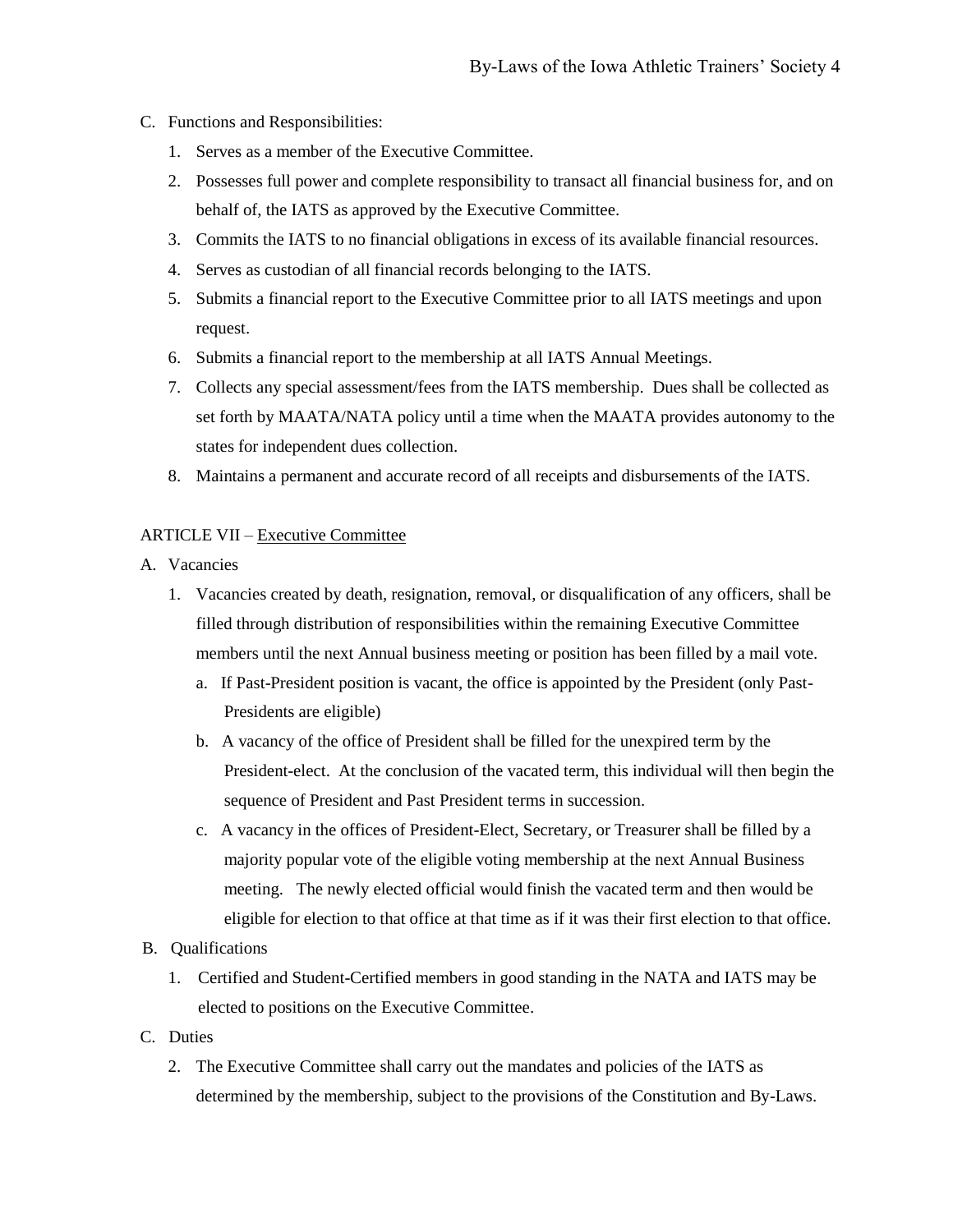- 3. Subject to the provisions of these By-Laws, the By-Laws of the Mid-America Athletic Trainers' Association, the National Athletic Trainers' Association, and all resolutions and enactments of the membership, the Executive Committee has the power and authority to transact all business on behalf of the IATS.
- 4. The Executive Committee shall meet at regular intervals with a minimum of two (2) Executive Committee meetings a year. A simple majority shall constitute a quorum.
- 5. The Executive Committee shall inform the membership of information and business of IATS. If the opinion or vote of the membership is needed it will be asked for at that time. This will be done at the Annual meeting, summer meeting, or by electronic or paper correspondence.
- 6. The Executive Committee shall make a report to the membership at each meeting.

### Election of Executive Committee Members

- 7. The Past-President will act as elections officer for each election. All nominations for Executive Committee positions shall be submitted to the elections officer a minimum of six (6) weeks prior to the Annual meeting. The Executive Committee will narrow the list of nominated individuals to two (2) candidates. The elections officer will determine the eligibility of the nominee, and then inform the membership of the nominees for each office by mail ballot as soon as possible after the nomination period and before the Annual meeting. The elections officer and one member of the Executive Committee, excluding the President, will then preside over the counting of ballots and will make a report to the current Executive Committee on the outcome of the elections. A simple majority of the returned mail ballots is required for election. Results of the election will be made public to the membership at the Annual meeting and the newly elected officer also assumes duties at that meeting.
- 8. If the Past-President office is vacant, the President will immediately appoint a new elections officer. If this elections officer is nominated and runs for office, the President will appoint a new elections officer.

### ARTICLE VIII – Public Relations Committee Chairperson

- A. Selection of Chairperson: Appointed by the President with the approval of the Executive Committee.
- B. Term of Office: Appointed by President with the approval of the Executive Committee.
- C. Committee members: The number of Committee members will be determined by the Committee Chairperson to form a workable group.
- D. Functions and Responsibilities:
	- 1. The Public Relations Committee Chairperson is not a member of he Executive Committee, but